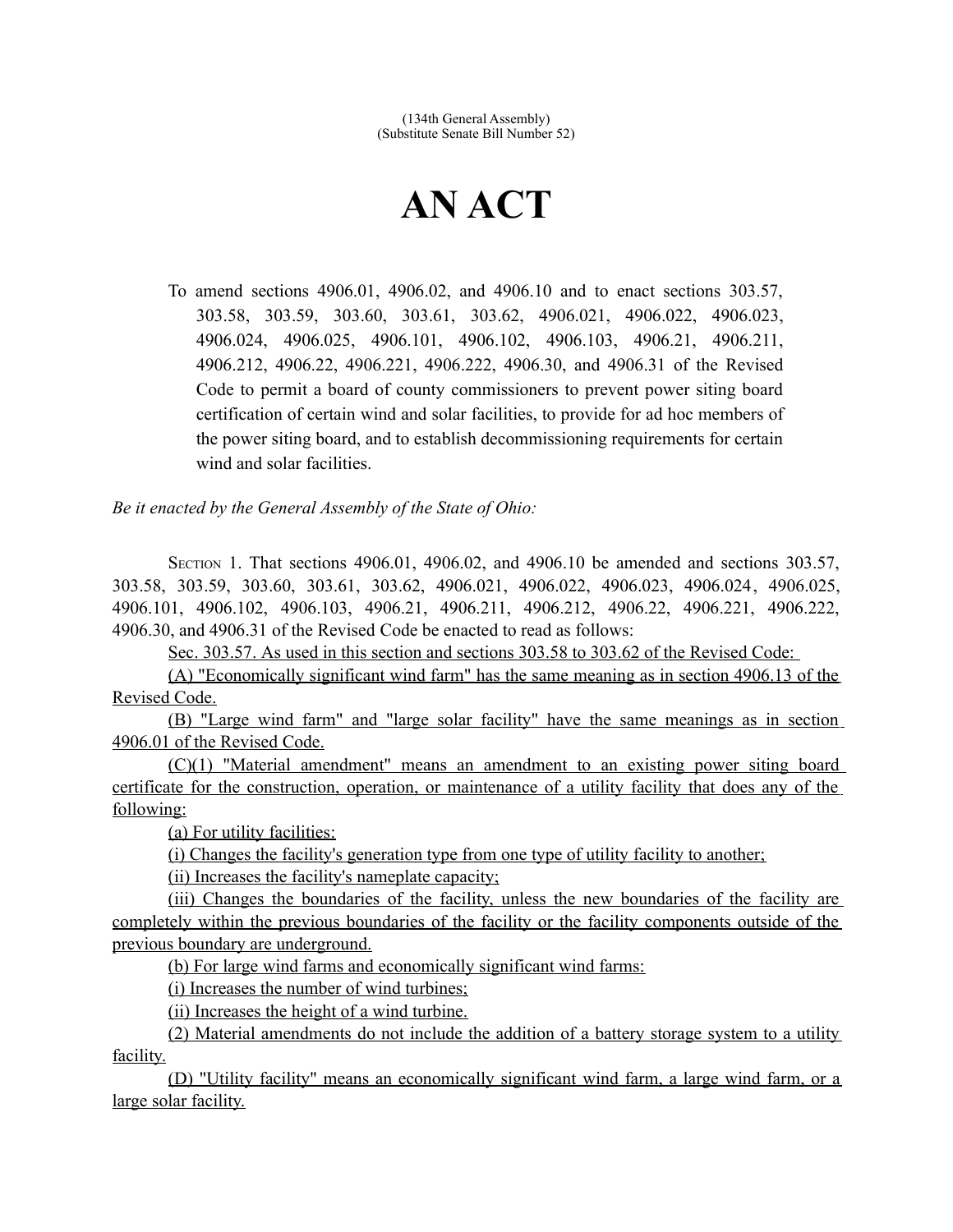Sec. 303.58. (A) The board of county commissioners may adopt a resolution designating all or part of the unincorporated area of a county as a restricted area, prohibiting the construction of any or all of the following:

(1) An economically significant wind farm;

(2) A large wind farm;

(3) A large solar facility.

(B) A resolution described in division (A) of this section may designate one or more restricted areas and shall fix restricted area boundaries within the unincorporated area of the county.

(C)(1) The board may adopt a resolution designating a restricted area at a regular meeting of the board or at a special meeting called for the purpose of discussing such a resolution.

(2) At least thirty days prior to the meeting at which a resolution to designate a restricted area will be discussed, the board shall do all of the following:

(a) Provide public notice of the date and time of the meeting by one publication in a newspaper of general circulation within the county;

(b) Publicly post a map showing the boundaries of the proposed restricted area at all public libraries within the county;

 (c) Provide written notice of the meeting, by first class mail, to all school districts, municipal corporations, and boards of township trustees located in whole, or in part, within the boundaries of the proposed restricted area.

(3) The board shall comply with the requirements of divisions  $(C)(1)$  and  $(2)$  of this section before the board modifies a resolution it previously adopted under this section.

(D) Any resolution designating a restricted area shall include a map of the restricted area, as well as texts sufficient to identify all boundaries of the restricted area. A copy of the resolution and any accompanying texts and maps shall be filed with the office of the county recorder of the county.

(E) A resolution adopted under this section shall not affect the construction of a utility facility that was presented to the board of county commissioners under section 303.61 of the Revised Code, and the board did not adopt a resolution prohibiting the facility within the time required under section 303.62 of the Revised Code.

 Sec. 303.59. A resolution designating a restricted area prohibiting the construction of utility facilities, if adopted by the board of county commissioners, becomes effective thirty days after the date of its adoption, unless, within thirty days after the adoption, there is presented to the board of county commissioners a petition, signed by a number of registered electors residing in the county equal to not less than eight per cent of the total vote cast for all candidates for governor in that county at the most recent general election at which a governor was elected, requesting the board of county commissioners to submit the resolution to the electors of that county for approval or rejection at a special election to be held on the day of the next primary or general election that occurs at least one hundred twenty days after the petition is filed. Each part petition shall contain the number and the full and correct title, if any, of the resolution, motion, or application, furnishing the name by which the resolution is known and a brief summary of its contents. In addition to meeting the requirements of this section, each petition shall be governed by the rules specified in section 3501.38 of the Revised Code.

The form of a petition calling for a referendum on the designation of a restricted area and the

2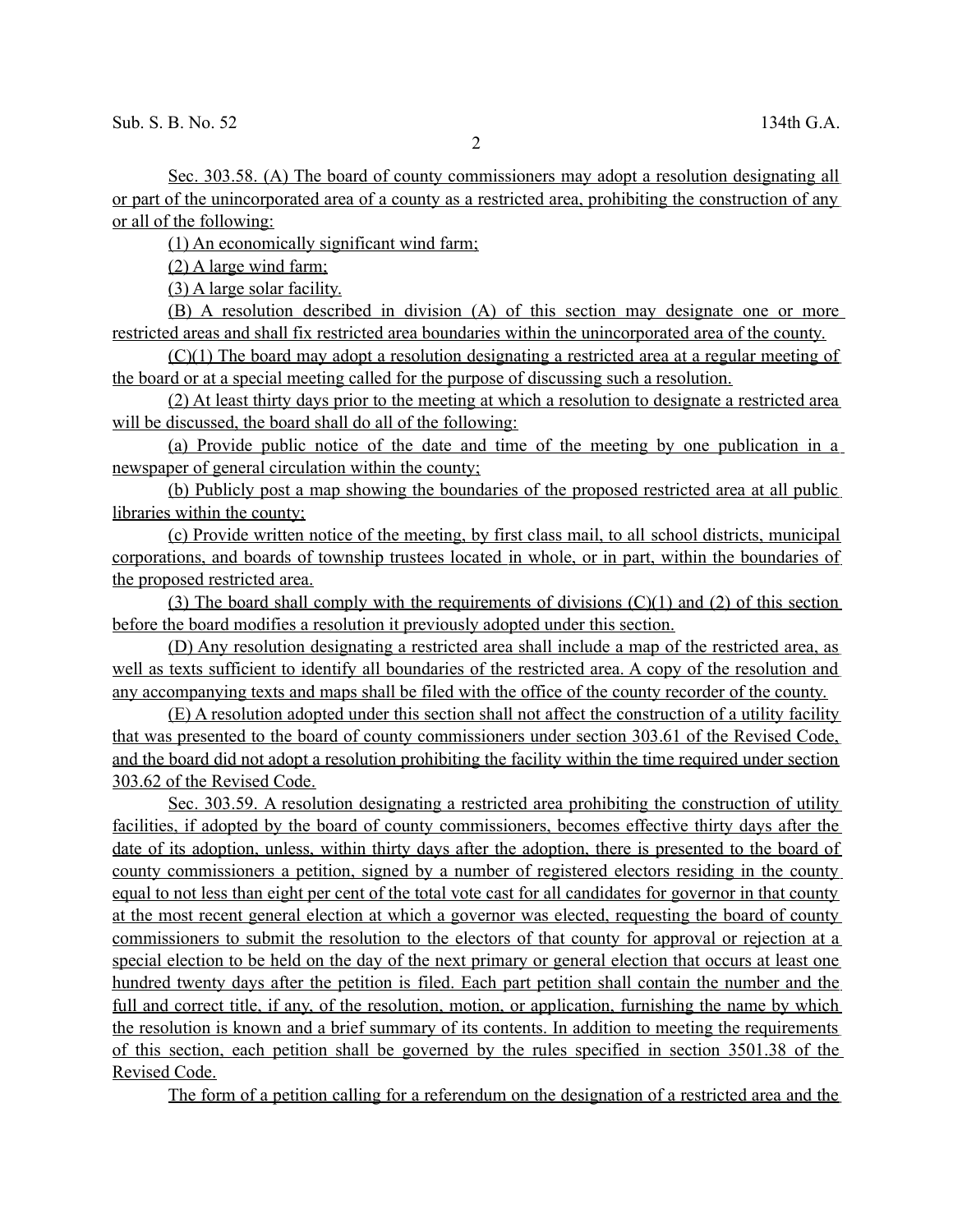statement of the circulator shall be substantially as follows:

## "PETITION FOR REFERENDUM ON THE DESIGNATION OF A RESTRICTED AREA PROHIBITING THE CONSTRUCTION OF UTILITY FACILITIES

(if the proposal is identified by a particular name or number, or both, these should be inserted here)

A proposal to designate a restricted area prohibiting the construction of utility facilities in the unincorporated area of county, Ohio, adopted (date) (followed by brief summary of the resolution).

To the board of county commissioners of \_\_\_\_\_\_\_\_\_\_ county, Ohio:

We, the undersigned, being electors residing in county, equal to not less than eight per cent of the total vote cast for all candidates for governor in the county at the preceding general election at which a governor was elected, request the board of county commissioners to submit this designation of a restricted area to the electors of county, for approval or rejection at a special election to be held on the day of the primary or general election to be held on (date), pursuant to section 303.59 of the Revised Code.

\_\_\_\_\_\_\_\_\_\_ Signature

Residence address

Date of signing

STATEMENT OF CIRCULATOR

I, change of circulator), declare under penalty of election falsification that I reside at the address appearing below my signature; that I am the circulator of the foregoing part petition containing (number) signatures; that I have witnessed the affixing of every signature; that all signers were to the best of my knowledge and belief qualified to sign; and that every signature is to the best of my knowledge and belief the signature of the person whose signature it purports to be or of an attorney in fact acting pursuant to section 3501.382 of the Revised Code.

\_\_\_\_\_\_\_\_\_\_ (Signature of circulator)

\_\_\_\_\_\_\_\_\_\_ (Circulator's residence address)

WHOEVER COMMITS ELECTION FALSIFICATION IS GUILTY OF A FELONY OF THE FIFTH DEGREE."

The petition shall be filed with the board of county commissioners. Within two weeks after receiving a petition filed under this section, the board of county commissioners shall certify the petition to the board of elections. A petition filed under this section shall be certified to the board of elections not less than ninety days prior to the election at which the question is to be voted upon.

The board of elections shall determine the sufficiency and validity of each petition certified to it by a board of county commissioners under this section. If the board of elections determines that a petition is sufficient and valid, the question shall be voted upon at a special election to be held on the day of the next primary or general election that occurs at least one hundred twenty days after the date the petition is filed with the board of county commissioners, regardless of whether any election will be held to nominate or elect candidates on that day.

No resolution designating a restricted area for which such a referendum vote has been requested shall be put into effect unless a majority of the vote cast on the issue is in favor of the resolution. Upon certification by the board of elections that the resolution has been approved by the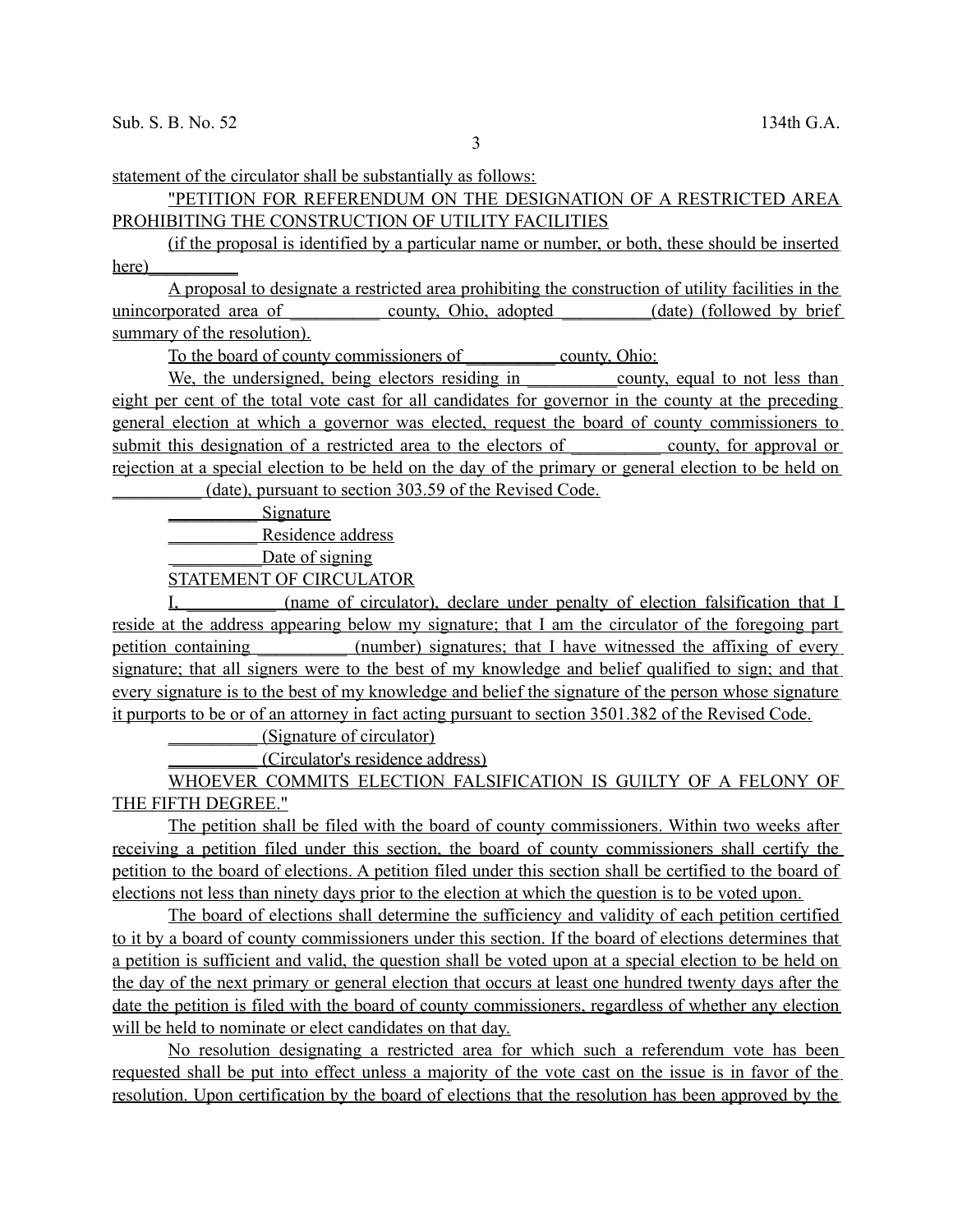voters, it shall take immediate effect.

Within five working days after the resolution's effective date, the board of county commissioners shall file the text of the resolution and maps of the restricted area in the office of the county recorder and with the county or regional planning commission, if one exists.

The failure to file any resolution, or any text and maps, or duplicates of any of these documents, with the office of the county recorder as required by this section does not invalidate the resolution.

 Sec. 303.60. If a resolution described in this section is adopted and becomes effective under sections 303.58 and 303.59 of the Revised Code, no person shall file, and the power siting board shall not accept, an application for a certificate, or a material amendment to an existing certificate, to construct, operate, or maintain a utility facility in a restricted area where the construction of such a utility facility is prohibited by the resolution.

Sec. 303.61. (A) At least ninety days, but not more than three hundred days, prior to applying for a certificate from the power siting board, or a material amendment to an existing certificate, for a utility facility, to be located in whole or in part in the unincorporated area of a county, the person intending to apply shall hold a public meeting in each county where the utility facility is to be located.

(B) The applicant shall provide written notice of the public meeting to the board of county commissioners of the county, as well as the boards of trustees of every township in which the utility facility is to be located within that county. Notice shall be provided at least fourteen days prior to the meeting.

(C) At the public meeting, the applicant shall provide the following information:

(1) The person intending to apply for a certificate shall provide the following information to the board of county commissioners:

(a) Whether the utility facility will be:

(i) A large wind farm;

(ii) An economically significant wind farm; or

(iii) A large solar facility.

(b) The maximum nameplate capacity of the utility facility;

(c) A map of the proposed geographic boundaries of the project within that county.

(2) The person intending to apply for a material amendment that makes any change or modification to an existing certificate shall comply with the requirements of this section when providing information regarding that change or modification to the board of county commissioners.

(3) All of the information described in divisions (C)(1) and (2) of this section shall be submitted to the board of county commissioners in written form.

 Sec. 303.62. (A) Not later than ninety days after the public meeting described in section 303.61 of the Revised Code regarding an application for a certificate, or a material amendment to an existing certificate, for a utility facility, the board of county commissioners may adopt a resolution that does either of the following:

(1) Prohibits the construction of the utility facility that is the subject of the certificate;

(2) Limits the boundaries of the proposed utility facility to a smaller geographic area of the county, completely within what was proposed by the applicant.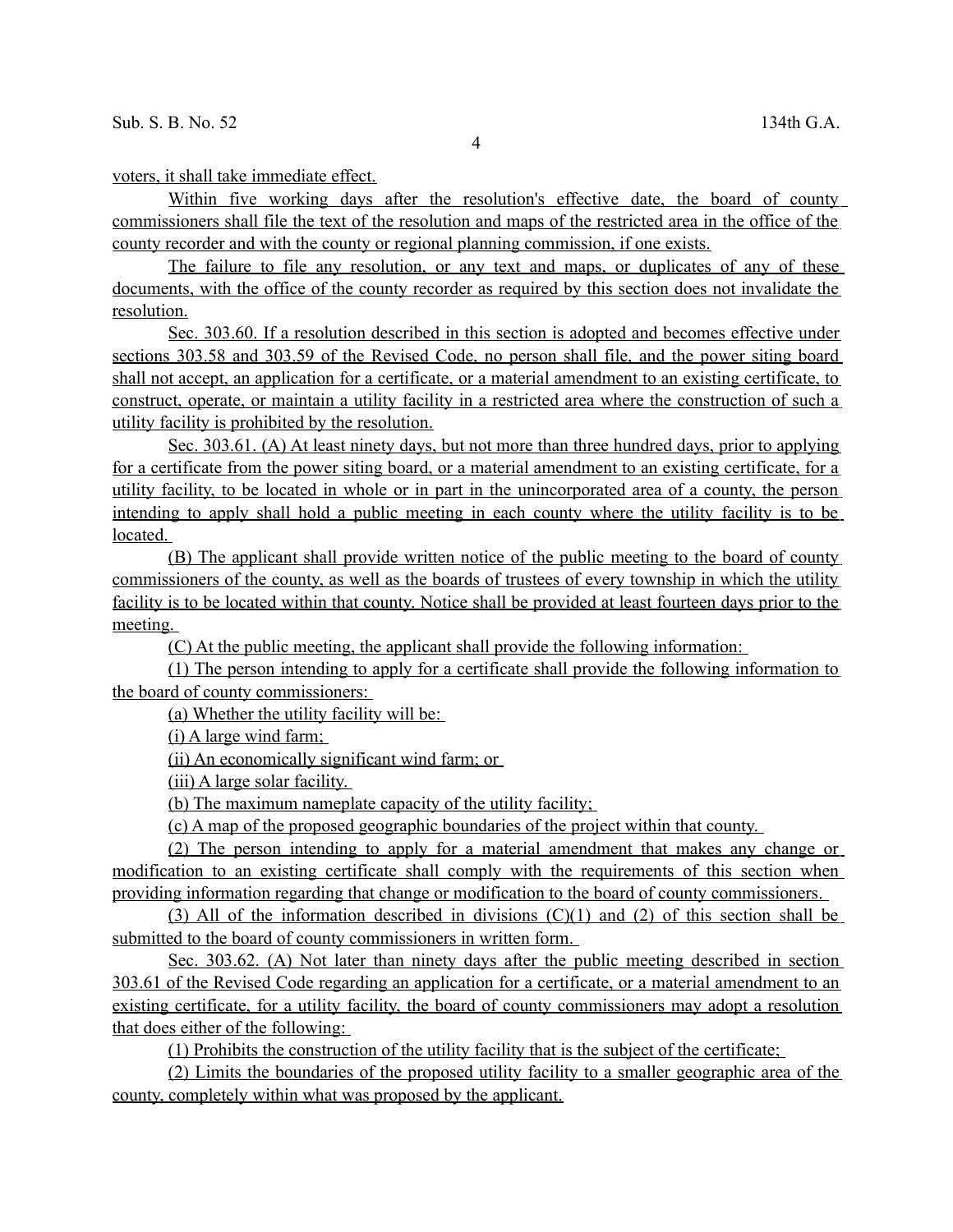(B) If no resolution is adopted within the time required under this section, the application may proceed as filed with the power siting board.

(C) No resolution adopted under this section shall prevent an applicant from filing another proposal for consideration by the board of county commissioners at a later date.

Sec. 4906.01. As used in Chapter 4906. of the Revised Code:

(A) "Person" means an individual, corporation, business trust, association, estate, trust, or partnership or any officer, board, commission, department, division, or bureau of the state or a political subdivision of the state, or any other entity.

(B)(1) "Major utility facility" means:

(a) Electric generating plant and associated facilities designed for, or capable of, operation at a capacity of fifty megawatts or more;

(b) An electric transmission line and associated facilities of a design capacity of one hundred kilovolts or more;

(c) A gas pipeline that is greater than five hundred feet in length, and its associated facilities, is more than nine inches in outside diameter and is designed for transporting gas at a maximum allowable operating pressure in excess of one hundred twenty-five pounds per square inch.

(2) "Major utility facility" does not include any of the following:

(a) Gas transmission lines over which an agency of the United States has exclusive jurisdiction;

(b) Any solid waste facilities as defined in section 6123.01 of the Revised Code;

(c) Electric distributing lines and associated facilities as defined by the power siting board;

(d) Any manufacturing facility that creates byproducts that may be used in the generation of electricity as defined by the power siting board;

(e) Gathering lines, gas gathering pipelines, and processing plant gas stub pipelines as those terms are defined in section 4905.90 of the Revised Code and associated facilities;

(f) Any gas processing plant as defined in section 4905.90 of the Revised Code;

(g) Natural gas liquids finished product pipelines;

(h) Pipelines from a gas processing plant as defined in section 4905.90 of the Revised Code to a natural gas liquids fractionation plant, including a raw natural gas liquids pipeline, or to an interstate or intrastate gas pipeline;

(i) Any natural gas liquids fractionation plant;

(j) A production operation as defined in section 1509.01 of the Revised Code, including all pipelines upstream of any gathering lines;

(k) Any compressor stations used by the following:

(i) A gathering line, a gas gathering pipeline, a processing plant gas stub pipeline, or a gas processing plant as those terms are defined in section 4905.90 of the Revised Code;

(ii) A natural gas liquids finished product pipeline, a natural gas liquids fractionation plant, or any pipeline upstream of a natural gas liquids fractionation plant; or

(iii) A production operation as defined in section 1509.01 of the Revised Code.

(C) "Commence to construct" means any clearing of land, excavation, or other action that would adversely affect the natural environment of the site or route of a major utility facility, but does not include surveying changes needed for temporary use of sites or routes for nonutility purposes, or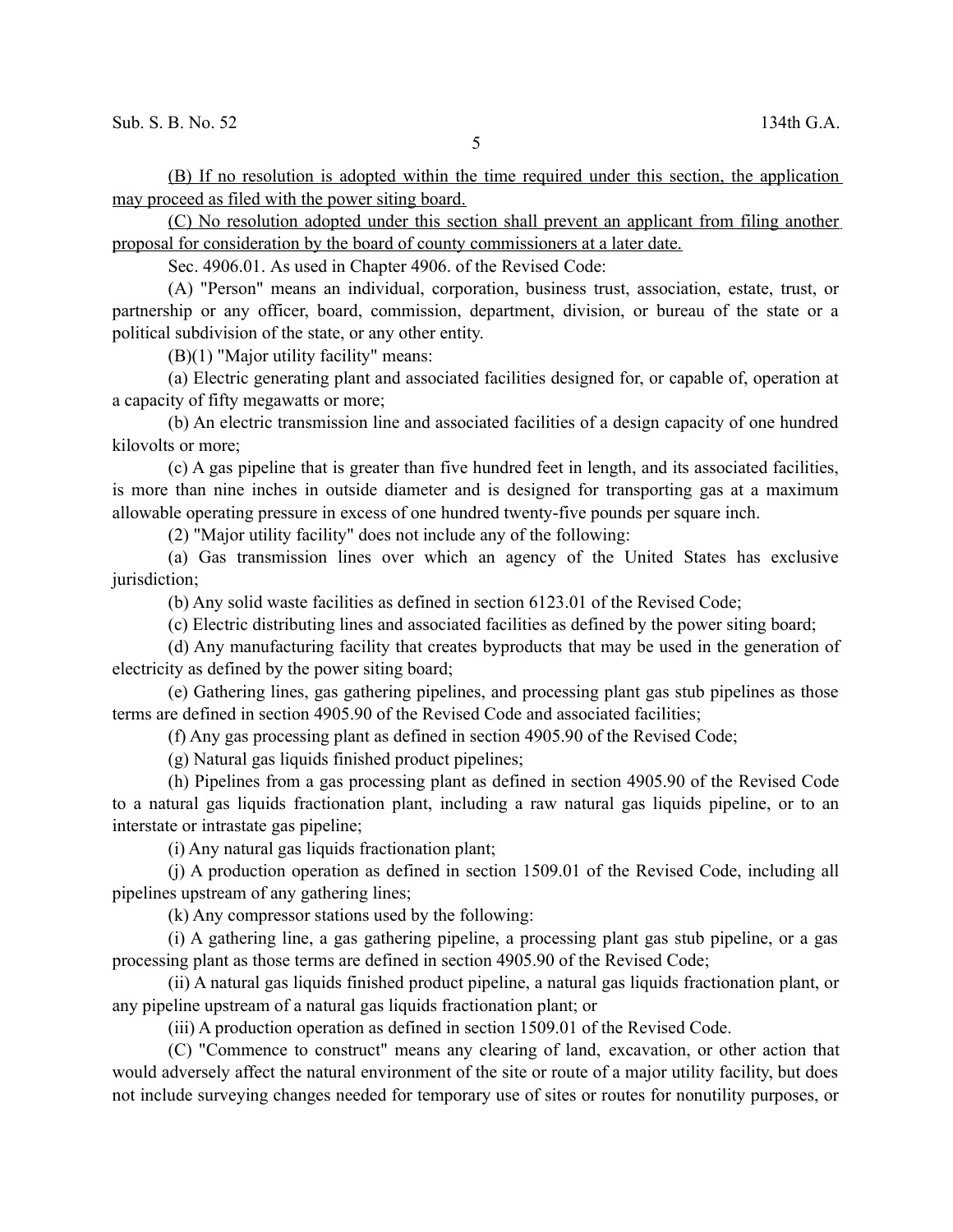uses in securing geological data, including necessary borings to ascertain foundation conditions.

(D) "Certificate" means a certificate of environmental compatibility and public need issued by the power siting board under section 4906.10 of the Revised Code or a construction certificate issued by the board under rules adopted under division (E) or (F) of section 4906.03 of the Revised Code.

(E) "Gas" means natural gas, flammable gas, or gas that is toxic or corrosive.

(F) "Natural gas liquids finished product pipeline" means a pipeline that carries finished product natural gas liquids to the inlet of an interstate or intrastate finished product natural gas liquid transmission pipeline, rail loading facility, or other petrochemical or refinery facility.

(G) "Large solar facility" means an electric generating plant that consists of solar panels and associated facilities with a single interconnection to the electrical grid that is a major utility facility.

(H) "Large wind farm" means an electric generating plant that consists of wind turbines and associated facilities with a single interconnection to the electrical grid that is a major utility facility.

(I) "Natural gas liquids fractionation plant" means a facility that takes a feed of raw natural gas liquids and produces finished product natural gas liquids.

(H) (J) "Raw natural gas" means hydrocarbons that are produced in a gaseous state from gas wells and that generally include methane, ethane, propane, butanes, pentanes, hexanes, heptanes, octanes, nonanes, and decanes, plus other naturally occurring impurities like water, carbon dioxide, hydrogen sulfide, nitrogen, oxygen, and helium.

 $(H-(K)$  "Raw natural gas liquids" means naturally occurring hydrocarbons contained in raw natural gas that are extracted in a gas processing plant and liquefied and generally include mixtures of ethane, propane, butanes, and natural gasoline.

 $(H)(L)$  "Finished product natural gas liquids" means an individual finished product produced by a natural gas liquids fractionation plant as a liquid that meets the specifications for commercial products as defined by the gas processors association. Those products include ethane, propane, isobutane, normal butane, and natural gasoline.

Sec. 4906.02.  $(A)(A)(1)$  There is hereby created within the public utilities commission the power siting board, composed of the chairmanchairperson of the public utilities commission, the director of environmental protection, the director of health, the director of development, the director of natural resources, the director of agriculture, and a representative of the public who shall be an engineer and shall be appointed by the governor, from a list of three nominees submitted to the governor by the office of the consumers' counsel, with the advice and consent of the senate and shall serve for a term of four years. The chairmanchairperson of the public utilities commission shall be chairmanchairperson of the board and its chief executive officer. The chairmanchairperson shall designate one of the voting members of the board to act as viee-chairmanvice-chairperson who shall possess during the absence or disability of the chairmanchairperson all of the powers of the chairmanchairperson. All hearings, studies, and consideration of applications for certificates shall be conducted by the board or representatives of its members.

In addition, the board shall include four legislative members who may participate fully in all the board's deliberations and activities except that they shall serve as nonvoting members. The speaker of the house of representatives shall appoint one legislative member, and the president of the senate and minority leader of each house shall each appoint one legislative member. Each such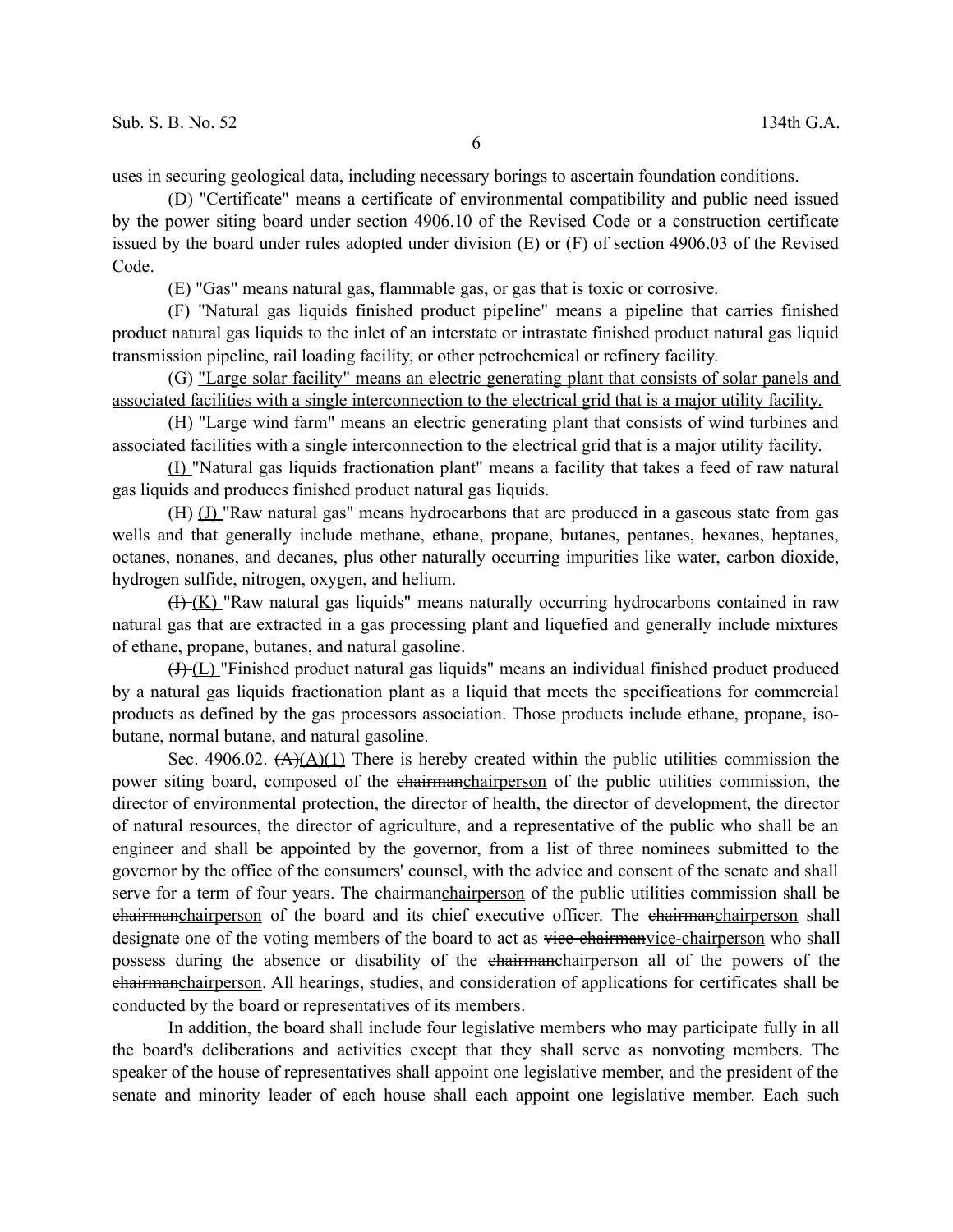legislative leader shall designate an alternate to attend meetings of the board when the regular legislative member he appointed by the legislative leader is unable to attend. Each legislative member and alternate shall serve for the duration of the elected term that hethe legislative member is serving at the time of his appointment. A quorum of the board is a majority of its voting members.

The representative of the public and, notwithstanding section 101.26 of the Revised Code, legislative members of the board or their designated alternates, when engaged in their duties as members of the board, shall be paid at the per diem rate of step 1, pay range 32, under schedule B of section 124.15 of the Revised Code and shall be reimbursed for the actual and necessary expenses they incur in the discharge of their official duties.

(2) In all cases involving an application for a certificate or a material amendment to an existing certificate for a utility facility, as defined in section 303.57 of the Revised Code, the board shall include two voting ad hoc members, as described in section 4906.021 of the Revised Code.

(B) The chairmanchairperson shall keep a complete record of all proceedings of the board, issue all necessary process, writs, warrants, and notices, keep all books, maps, documents, and papers ordered filed by the board, conduct investigations pursuant to section 4906.07 of the Revised Code, and perform such other duties as the board may prescribe.

(C) The chairmanchairperson of the public utilities commission may assign or transfer duties among the commission's staff. However, the board's authority to grant certificates under section 4906.10 of the Revised Code shall not be exercised by any officer, employee, or body other than the board itself.

(D) The chairmanchairperson may call to histhe chairperson's assistance, temporarily, any employee of the environmental protection agency, the department of natural resources, the department of agriculture, the department of health, or the department of development, for the purpose of making studies, conducting hearings, investigating applications, or preparing any report required or authorized under this chapter. Such employees shall not receive any additional compensation over that which they receive from the agency by which they are employed, but they shall be reimbursed for their actual and necessary expenses incurred while working under the direction of the chairmanchairperson. All contracts for special services are subject to the approval of the chairmanchairperson.

(E) The board's offices shall be located in those of the public utilities commission.

 Sec. 4906.021. (A) For the purposes of this section and section 4906.022 of the Revised Code:

(1) "Immediate family member" means a person's:

(a) Spouse;

(b) Brother or sister of the whole, or of the half, blood, or by marriage;

(c) Children, including adopted children; and

(d) Parents.

(2) "Material amendment" and "utility facility" have the same meanings as in section 303.57 of the Revised Code.

(B) Whenever an application is made to the power siting board for a certificate or a material amendment to an existing certificate for a utility facility, the board shall include two voting ad hoc members to represent the interests of the residents of the area in which the utility facility is to be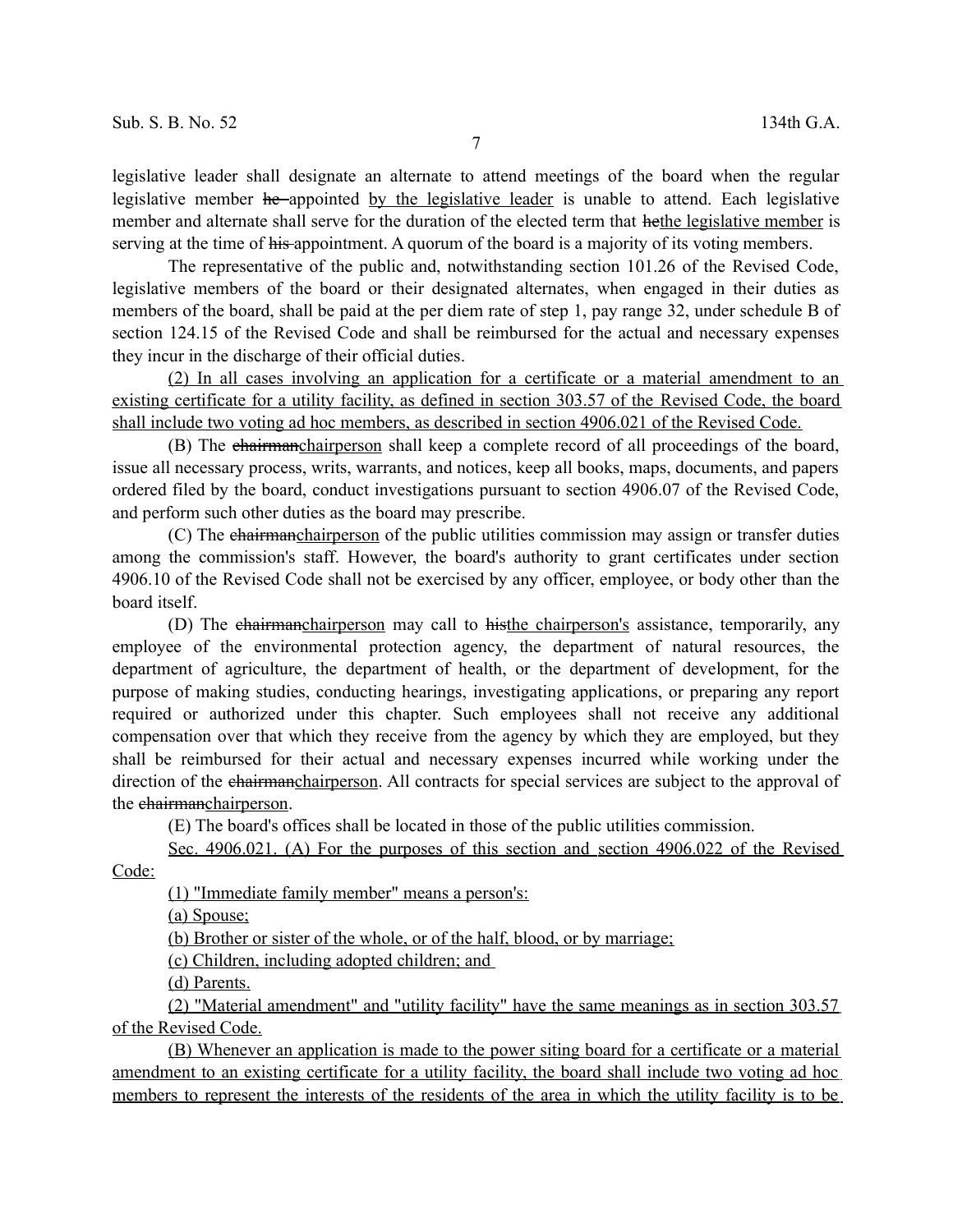located.

 $(C)(1)$  The ad hoc members shall be:

(a) The chairperson of the board of township trustees of the township in which the utility facility is to be located or the chairperson's designee;

(b) The president of the board of county commissioners of the county in which the utility facility is to be located or the president's designee.

(2) If a utility facility is to be located in multiple townships, a single ad hoc member to represent the townships shall be chosen by a majority vote of all of the boards of township trustees of the townships in which the utility facility is to be located.

(3) If a utility facility is to be located in multiple counties, a single ad hoc member to represent the counties shall be chosen by a majority vote of all of the boards of county commissioners of the counties in which the utility facility is to be located.

(D)(1) No person shall serve as such an ad hoc member if the person:

(a) Is party to a lease agreement with, or has granted an easement to, the developer of a utility facility;

(b) Holds any other beneficial interest in a utility facility;

(c) Has an immediate family member who is party to a lease agreement with, or has granted an easement to, the developer of the utility facility;

(d) Has an immediate family member who holds any beneficial interest in a utility facility;

(e) Has an immediate family member who has intervened in the power siting board proceeding for which the ad hoc member is included.

(2) If, because of the application of division (D) of this section, an individual is unable to serve as such an ad hoc member, a new ad hoc member shall be appointed in accordance with division (C) of this section.

 $(E)$  A designee under division  $(C)(1)$  of this section shall be one of the following from the same political subdivision as the designator:

(a) Another elected official;

(b) A resident.

 Sec. 4906.022. (A) Voting ad hoc members of the power siting board under section 4906.021 of the Revised Code shall be designated not later than thirty days after a board of county commissioners or a board of township trustees receives notification that an application, for which an ad hoc member shall be included, has been found to be in compliance with division (A) of section 4906.06 of the Revised Code by the chairperson of the power siting board or the chairperson's designee and is accepted by the board.

(B) The ad hoc members shall be designated in accordance with the requirements set forth in division (C) of section 4906.021 of the Revised Code.

 Sec. 4906.023. If a board of township trustees or board of county commissioners seeks to adopt a resolution to intervene in a power siting board case for which it is entitled to have a voting ad hoc member under section 4906.02 of the Revised Code, the member shall not vote on the resolution to intervene, unless the member designates another individual to serve as the ad hoc member.

 A designee under this section shall meet the requirements of division (E) of section 4906.021 of the Revised Code.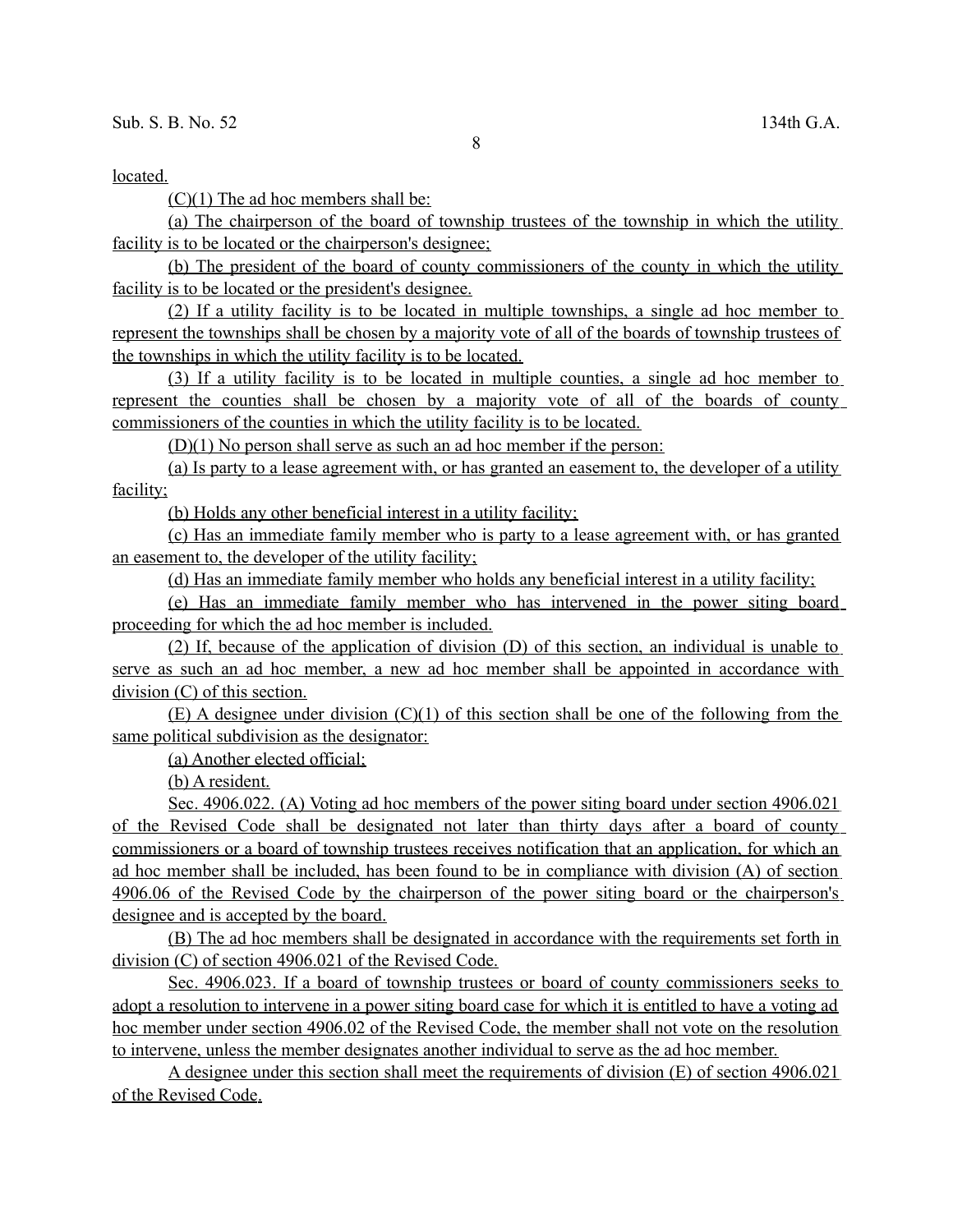Sec. 4906.024. (A) A voting ad hoc member of the power siting board under section 4906.02 of the Revised Code shall be exempt from any limitations on ex parte communications.

(B) If such an ad hoc member communicates with a party, including any party who is an intervenor, to a board proceeding, the ad hoc member and the party shall disclose the following to the board:

(1) The date of the conversation;

(2) All participants in the conversation who are parties to the case.

 Sec. 4906.025. No present or former voting ad hoc member of the power siting board shall disclose or use, without appropriate authorization, information acquired in the course of official duties that is confidential because of either of the following:

(A) Statutory law;

(B) Notice the ad hoc member received designating the information as confidential and both of the following apply:

(1) The status of the proceedings, or the circumstances under which the information was received, warrants its confidentiality;

(2) Preserving its confidentiality is necessary to the proper conduct of governmental activities.

Sec. 4906.10. (A) The power siting board shall render a decision upon the record either granting or denying the application as filed, or granting it upon such terms, conditions, or modifications of the construction, operation, or maintenance of the major utility facility as the board considers appropriate. The certificate shall be subject to sections 4906.101, 4906.102, and 4906.103 of the Revised Code and conditioned upon the facility being in compliance with standards and rules adopted under section 4561.32 and Chapters 3704., 3734., and 6111. of the Revised Code. An applicant may withdraw an application if the board grants a certificate on terms, conditions, or modifications other than those proposed by the applicant in the application.

The board shall not grant a certificate for the construction, operation, and maintenance of a major utility facility, either as proposed or as modified by the board, unless it finds and determines all of the following:

(1) The basis of the need for the facility if the facility is an electric transmission line or gas pipeline;

(2) The nature of the probable environmental impact;

(3) That the facility represents the minimum adverse environmental impact, considering the state of available technology and the nature and economics of the various alternatives, and other pertinent considerations;

(4) In the case of an electric transmission line or generating facility, that the facility is consistent with regional plans for expansion of the electric power grid of the electric systems serving this state and interconnected utility systems and that the facility will serve the interests of electric system economy and reliability;

(5) That the facility will comply with Chapters 3704., 3734., and 6111. of the Revised Code and all rules and standards adopted under those chapters and under section 4561.32 of the Revised Code. In determining whether the facility will comply with all rules and standards adopted under section 4561.32 of the Revised Code, the board shall consult with the office of aviation of the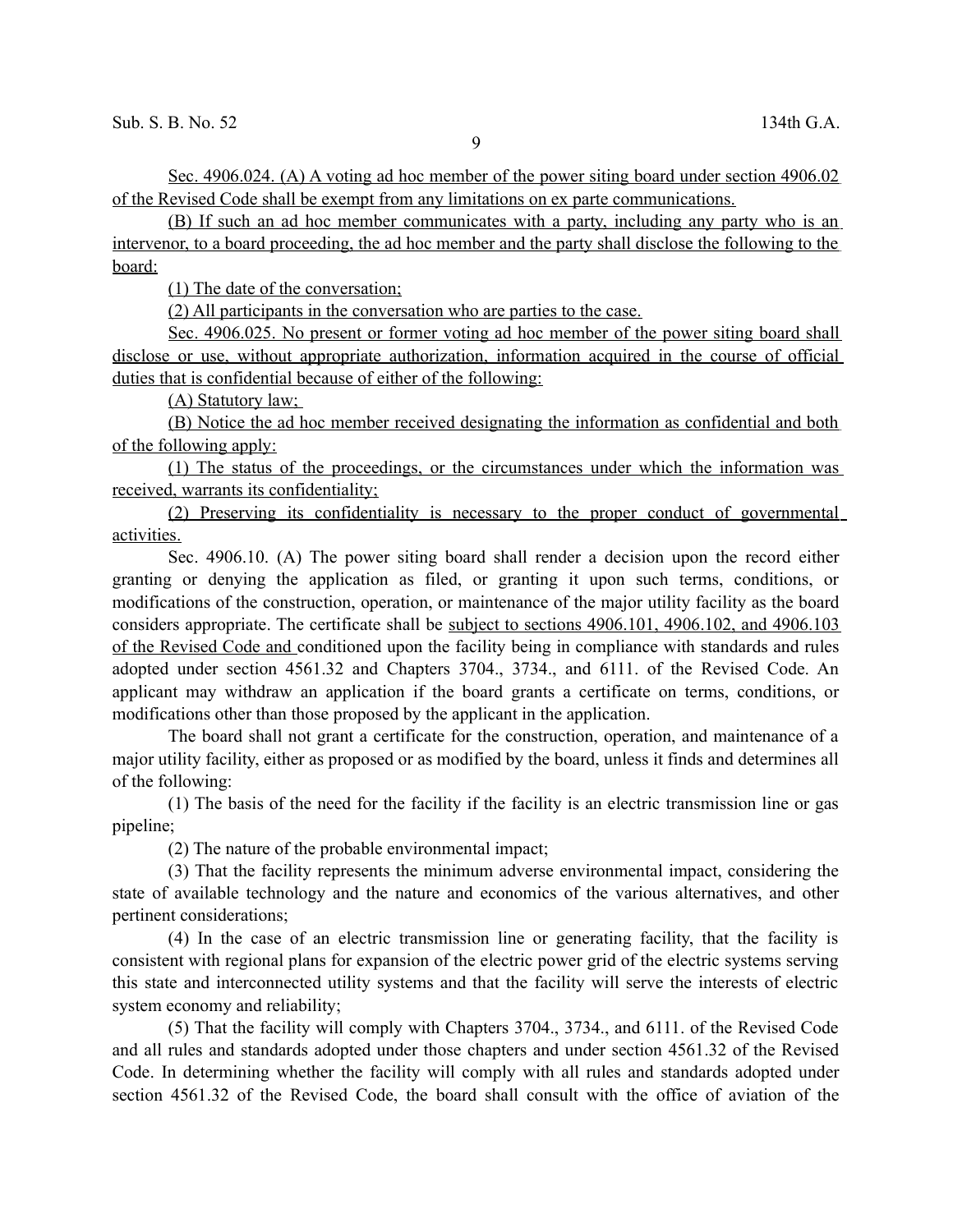division of multi-modal planning and programs of the department of transportation under section 4561.341 of the Revised Code.

(6) That the facility will serve the public interest, convenience, and necessity;

(7) In addition to the provisions contained in divisions  $(A)(1)$  to  $(6)$  of this section and rules adopted under those divisions, what its impact will be on the viability as agricultural land of any land in an existing agricultural district established under Chapter 929. of the Revised Code that is located within the site and alternative site of the proposed major utility facility. Rules adopted to evaluate impact under division (A)(7) of this section shall not require the compilation, creation, submission, or production of any information, document, or other data pertaining to land not located within the site and alternative site.

(8) That the facility incorporates maximum feasible water conservation practices as determined by the board, considering available technology and the nature and economics of the various alternatives.

(B) If the board determines that the location of all or a part of the proposed facility should be modified, it may condition its certificate upon that modification, provided that the municipal corporations and counties, and persons residing therein, affected by the modification shall have been given reasonable notice thereof.

(C) A copy of the decision and any opinion issued therewith shall be served upon each party.

Sec. 4906.101. (A) For purposes of this section and sections 4906.102 and 4906.103 of the Revised Code, "material amendment" and "utility facility" have the same meanings as in section 303.57 of the Revised Code.

(B) The power siting board shall not grant a certificate for the construction, operation, and maintenance of, or material amendment to an existing certificate for, a utility facility, either as proposed or as modified by the board, to be constructed in a restricted area of the unincorporated area of a county, as designated by that county's board of county commissioners under sections 303.58 and 303.59 of the Revised Code, if the utility facility is of a type prohibited in the restricted area.

Sec. 4906.102. (A) The power siting board shall not grant a certificate for the construction, operation, and maintenance of, or a material amendment to an existing certificate for, a utility facility, either as proposed or as modified by the board, to be constructed in the unincorporated area of a county, if the board of county commissioners of the county in which a utility facility is to be located has adopted a resolution prohibiting the construction of the utility facility as described in section 303.62 of the Revised Code.

(B) If the utility facility is to be located in multiple counties and less than all of the boards of county commissioners adopt a resolution prohibiting the construction of a utility facility, the power siting board shall modify the certificate or material amendment to exclude the area of each county whose board of county commissioners rejected the certificate or material amendment.

 Sec. 4906.103. If a board of county commissioners has adopted a resolution which limits the boundaries of the proposed utility facility to a smaller geographic area of the county, completely within what was proposed by the applicant, as described in section 303.62 of the Revised Code, the power siting board shall not grant a certificate or material amendment that includes an area outside of the geographic area approved by the board of county commissioners of the county in which the utility facility is to be located.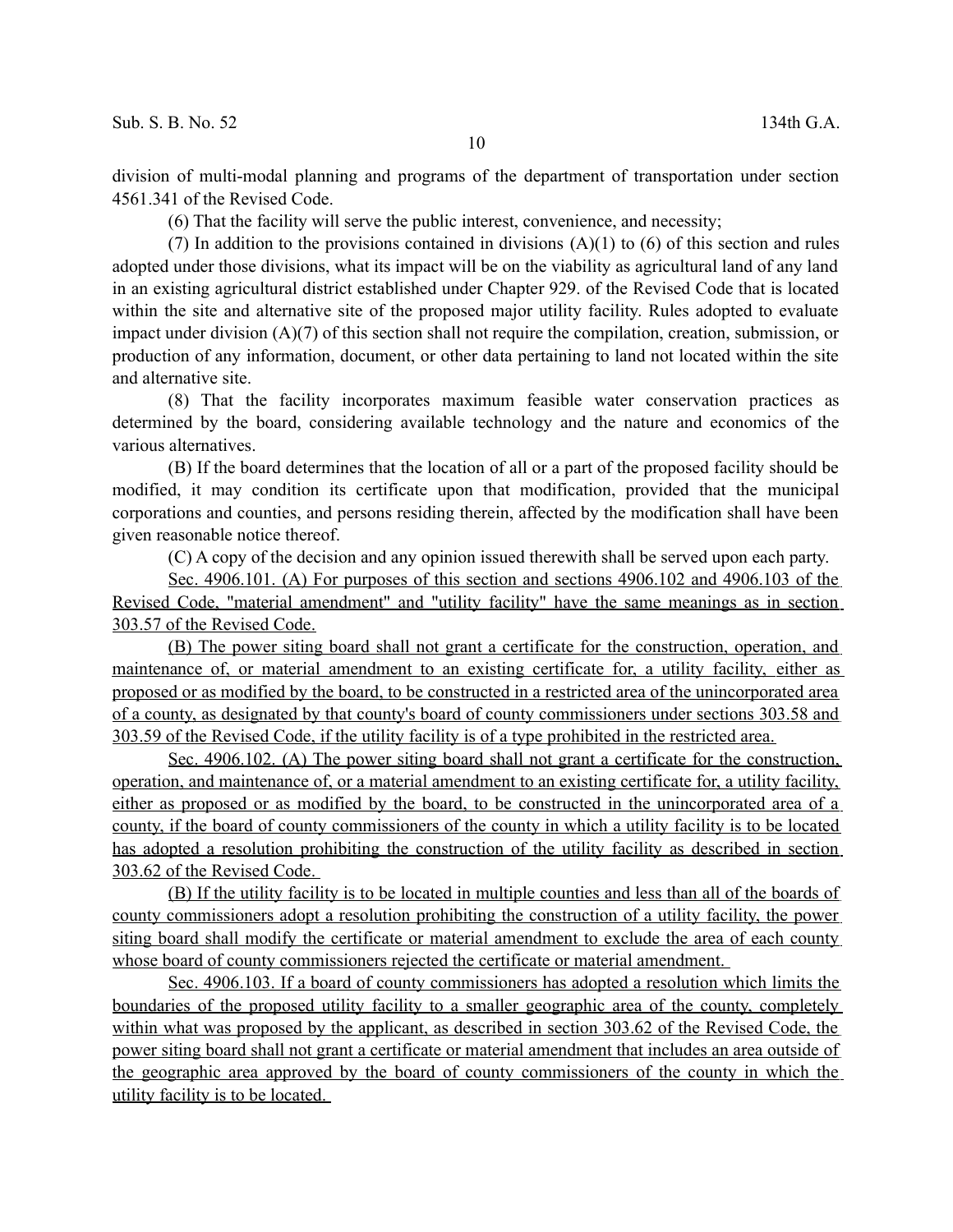Sec. 4906.21. (A) For the purposes of this section and sections 4906.21 to 4906.232 of the Revised Code:

(1) "Applicant" means an applicant for a certificate, or a material amendment to an existing certificate, from the power siting board to construct, operate, or maintain a utility facility, and includes any subsequent person to whom the certificate is transferred.

(2) "Material amendment" and "utility facility" have the same meanings as in section 303.57 of the Revised Code.

(B) At least sixty days prior to the commencement of construction of a utility facility, the applicant shall submit a comprehensive decommissioning plan for review and approval by the power siting board.

 Sec. 4906.211. (A) The decommissioning plan submitted to the power siting board under section 4906.21 of the Revised Code shall be prepared by a professional engineer registered with the state board of registration for professional engineers and surveyors. The board may reject the engineer chosen by the applicant and to require the applicant to choose another qualified engineer.

(B) The plan shall contain the following:

(1) A list of all parties responsible for decommissioning;

(2) A schedule of decommissioning activities, not to extend beyond twelve months from the date the utility facility ceases operation;

(3) An estimate of the full costs of decommissioning the utility facility, including the proper disposal of all facility components and restoration of the land on which the facility is located to its pre-construction state. The estimate shall not take into account the salvage value of any materials from the facility.

 Sec. 4906.212. The estimate of the total decommissioning costs of a utility facility, as described in division (B)(3) of section 4906.211 of the Revised Code, shall be recalculated every five years by an engineer retained by the applicant.

Sec. 4906.22. (A) Prior to beginning construction, the applicant shall post a performance bond to ensure that funds are available for the decommissioning of the facility.

(B) The power siting board shall be the obligee of the bond.

Sec. 4906.221. The performance bond required by section 4906.22 of the Revised Code shall be equal to the estimate of the costs of decommissioning included in the decommissioning plan described in section 4906.211 of the Revised Code.

Sec. 4906.222. (A) The performance bond for the decommissioning of a utility facility shall be updated every five years, based on the most recent estimates, as described in section 4906.212 of the Revised Code.

(B) If the costs of decommissioning are greater in the most recent estimate than the costs of the immediately preceding estimate, the performance bond shall be increased proportionately.

(C) If the costs of decommissioning are lower in the most recent estimate than the costs of the immediately preceding estimate, the performance bond shall not be decreased.

 Sec. 4906.30. (A) For purposes of this section and section 4906.31 of the Revised Code, "material amendment" and "utility facility" have the same meanings as in section 303.57 of the Revised Code.

(B) The power siting board shall not grant a certificate for the construction, operation, and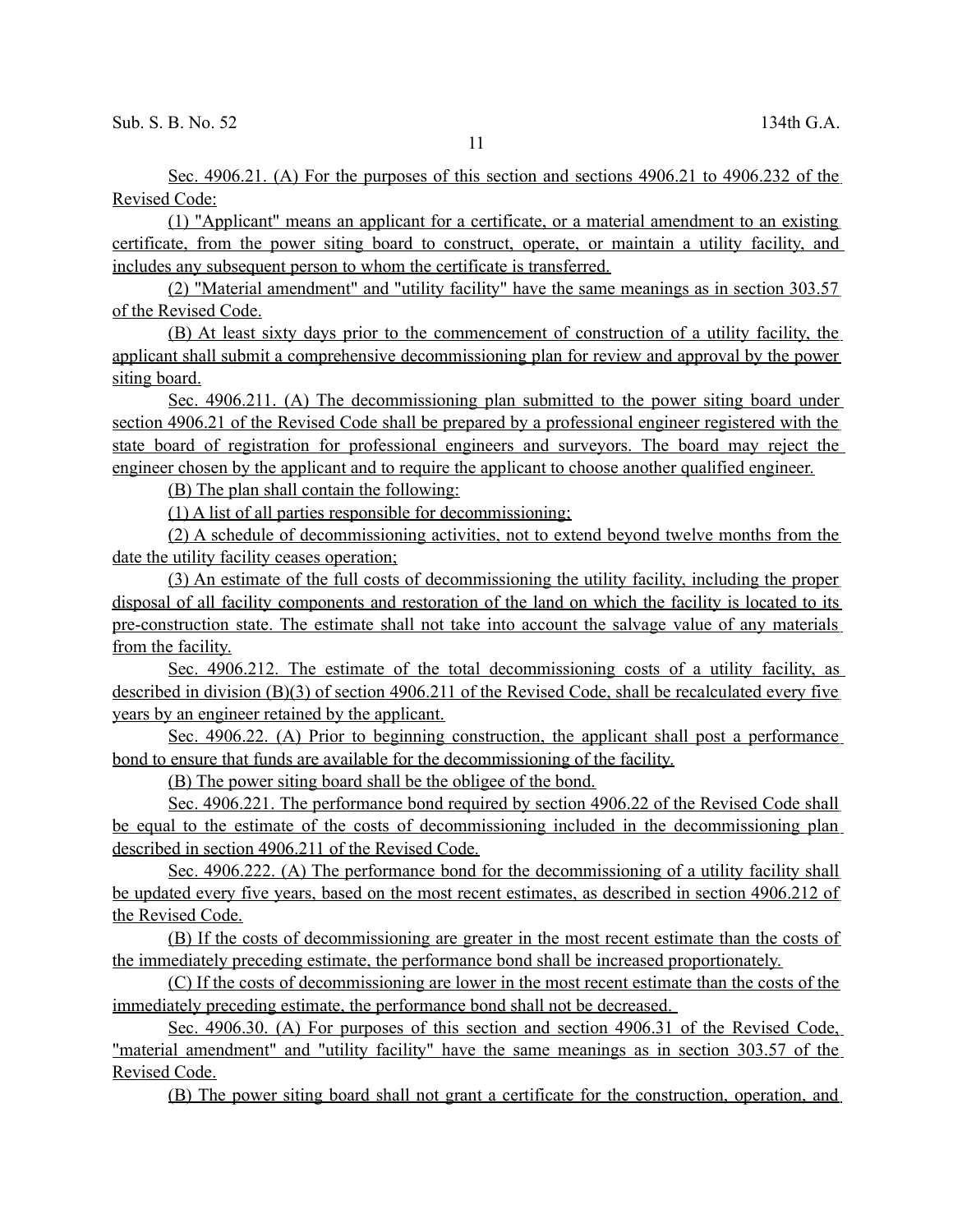maintenance of, or a material amendment to an existing certificate for, a utility facility, either as proposed or as modified by the board, to be constructed in the unincorporated area of a county, if the facility has any of the following:

(1) A nameplate capacity exceeding that which was provided to that county's board of county commissioners under section 303.61 of the Revised Code;

(2) A geographic area that is not completely within the boundaries provided to that county's board of county commissioners under section 303.61 of the Revised Code or the limited boundaries provided by that county's board of county commissioners under section 303.62 of the Revised Code;

(3) A type of generation that is different than that which was provided to that county's board of county commissioners under section 303.61 of the Revised Code.

Sec. 4906.31. (A) Not later than three days after an application for a certificate, or a material amendment to an existing certificate, for a utility facility is found to be in compliance with division (A) of section 4906.06 of the Revised Code by the chairperson of the power siting board or the chairperson's designee, is accepted by the power siting board, and the filing fee is paid by the applicant, the board shall provide a full and complete copy of the application to each board of trustees and each board of county commissioners of the townships or counties in which the facility is to be located.

(B) The copy of the application may be provided in any of the following formats:

(1) Paper copy;

(2) Electronic format;

(3) An electronic communication containing a link to the application, if posted on the board's web site.

SECTION 2. That existing sections 4906.01, 4906.02, and 4906.10 of the Revised Code are hereby repealed.

SECTION 3. (A) The provisions of this act shall apply to any application for a certificate, or a material amendment to an existing certificate, for an economically significant wind farm or large wind farm that is not found to be in compliance with division (A) of section 4906.06 of the Revised Code by the chairperson of the power siting board or the chairperson's designee and accepted by the board not later than thirty days after the effective date of S.B. 52 of the 134th general assembly.

(B) Any application or a material amendment for an economically significant wind farm or large wind farm not found to be in compliance with division (A) of section 4906.06 of the Revised Code by the chairperson of the power siting board or the chairperson's designee and accepted by the board not later than thirty days after the effective date of this section shall be subject to review by the board of county commissioners of the county in which the utility facility is to be located. The board of county commissioners shall have ninety days after the effective date of this section to review the application and to adopt such resolution as set forth in section 303.62 of the Revised Code.

SECTION 4. (A) The provisions of this act shall not apply to any application for a certificate, or material amendment to an existing certificate, from the power siting board for a large solar facility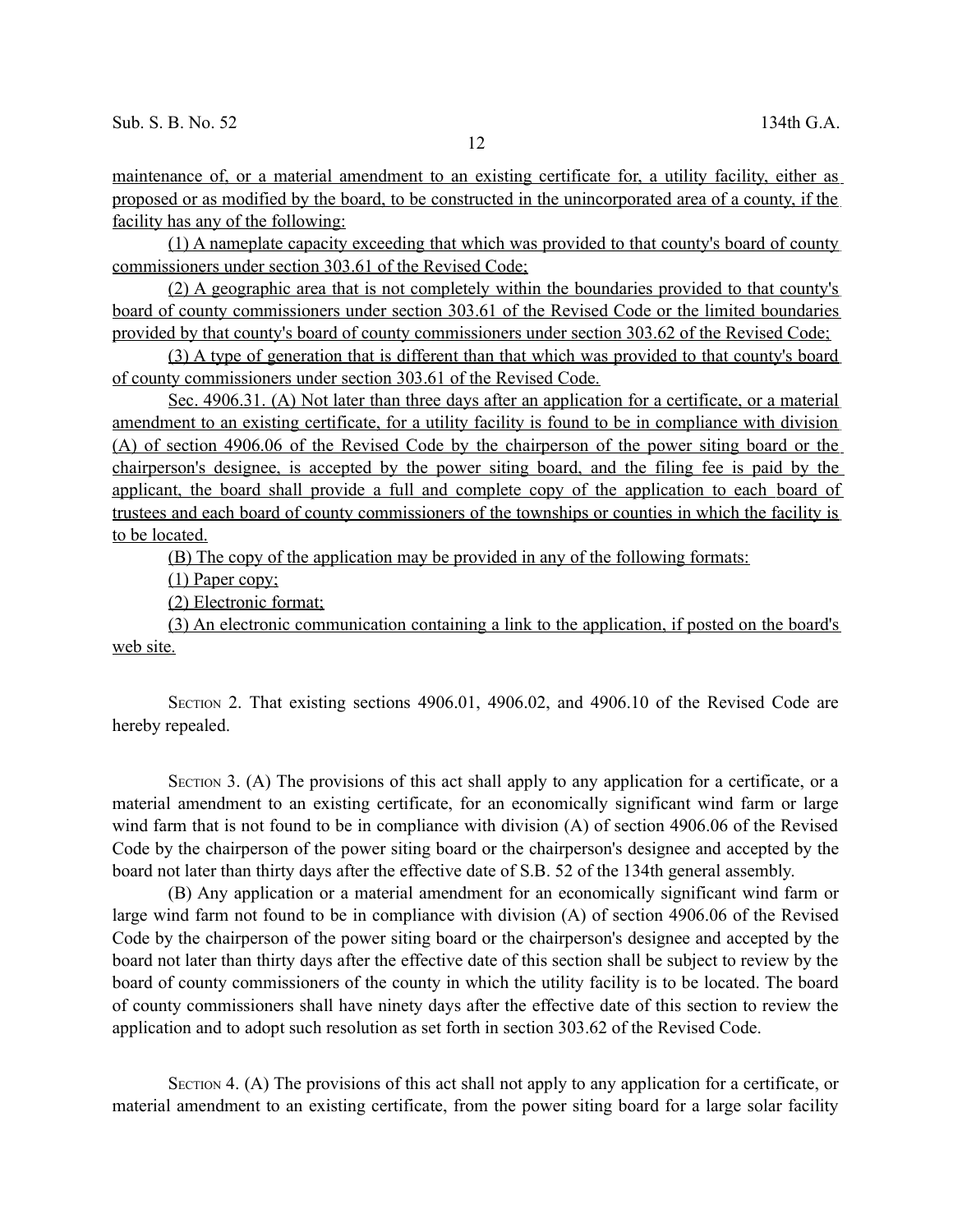(1) The applicant has received a completed system impact study from PJM for the large solar facility; and

(2) The applicant has paid the fee for the facilities study to PJM.

(B) For any large solar facility that meets the requirements of division (A) of this section and has multiple positions in the PJM new services queue under the same legal entity as the applicant, all of the queue positions in effect as of the effective date of this section shall be exempt from the provisions of this act, subject to division (C) of this section.

(C) If, after the effective date of this section, an applicant for a large solar facility files an additional new service request with PJM, pertaining to the same facility that is in the new services queue, the application shall be subject to review by the board of county commissioners of the county in which the utility facility is to be located.

(D) If, after the effective date of this section, in order to participate in PJM's capacity market, a large solar facility submits a new queue position for an increase in its capacity interconnection rights, the change in capacity interconnection rights shall not subject the facility to the provisions of this act, provided that the change in rights occurs without increasing the facility's nameplate capacity.

SECTION 5. For all power siting board proceedings under which an application for a certificate, or a material amendment to an existing certificate, for an economically significant wind farm, large wind farm, or a large solar facility that has not been found to be in compliance with division (A) of section 4906.06 of the Revised Code by the chairperson of the power siting board or the chairperson's designee and accepted by the board as of the effective date of this section, the board shall include the voting ad hoc members required by section 4906.02 of the Revised Code.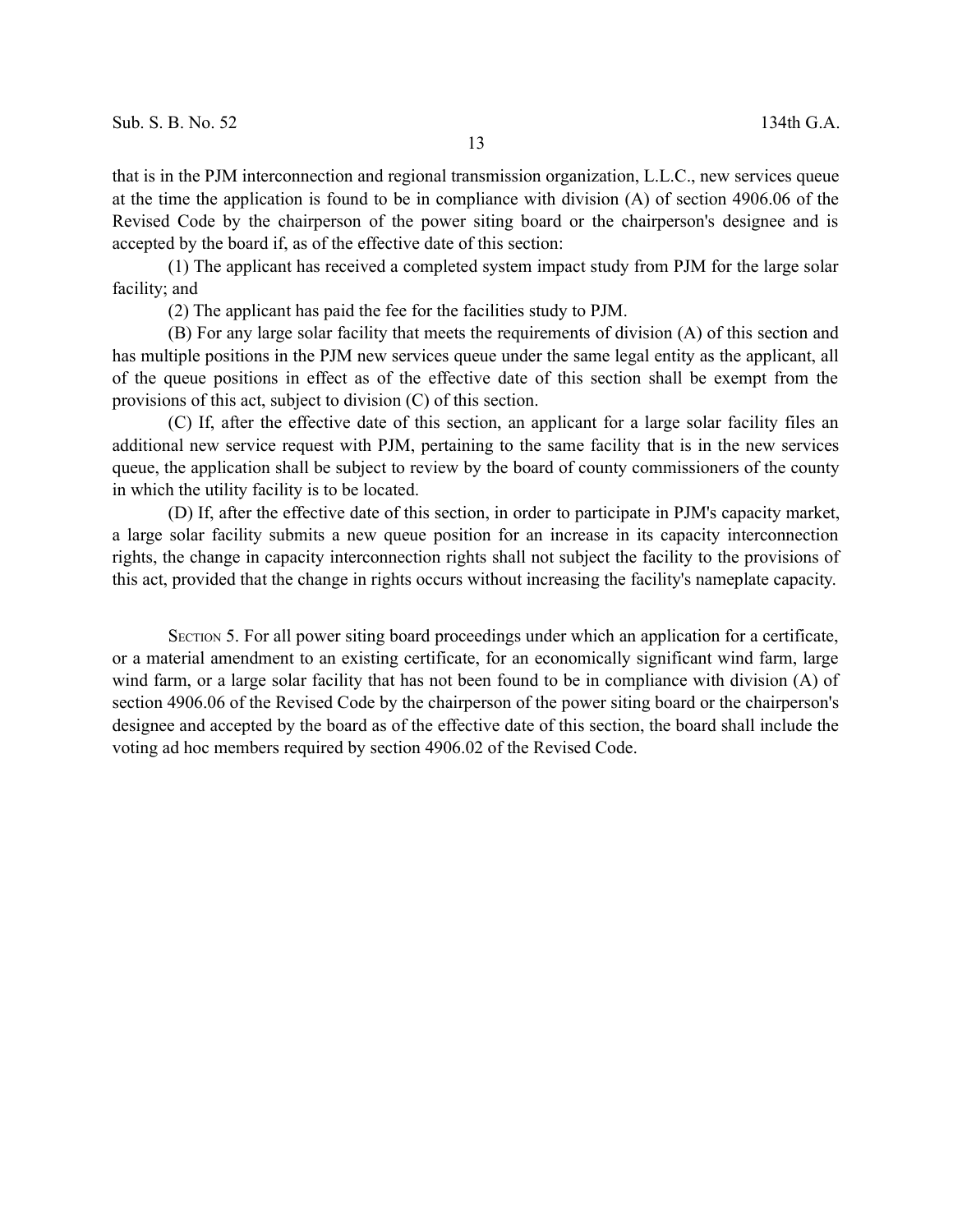*Speaker \_\_\_\_\_\_\_\_\_\_\_\_\_\_\_\_\_\_\_ of the House of Representatives.*

*President \_\_\_\_\_\_\_\_\_\_\_\_\_\_\_\_\_\_\_ of the Senate.*

Passed \_\_\_\_\_\_\_\_\_\_\_\_\_\_\_\_\_\_\_\_\_\_\_\_, 20\_\_\_\_

Approved \_\_\_\_\_\_\_\_\_\_\_\_\_\_\_\_\_\_\_\_\_\_\_\_, 20\_\_\_\_

*Governor.*